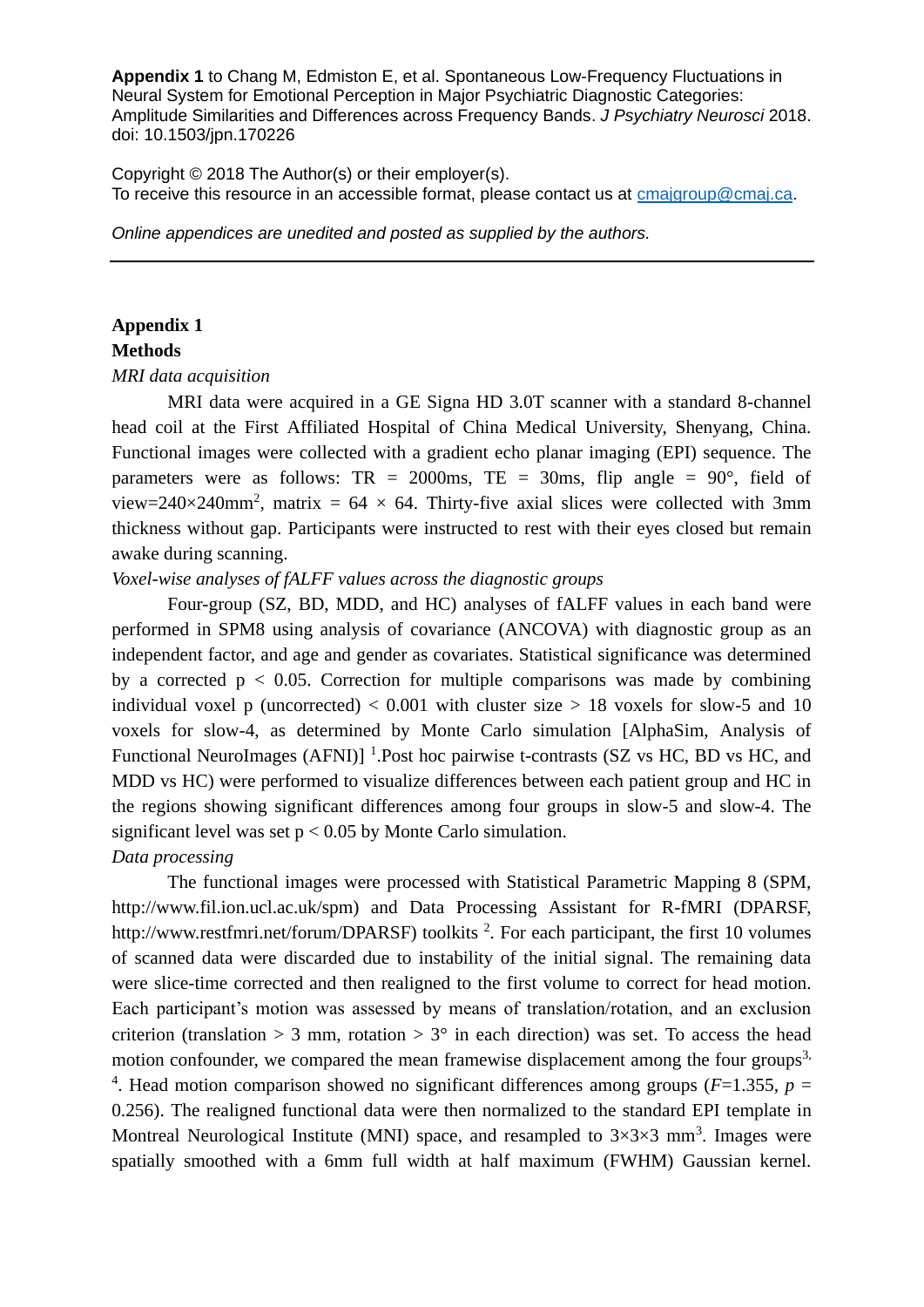Copyright © 2018 The Author(s) or their employer(s). To receive this resource in an accessible format, please contact us at **cmajgroup@cmaj.ca**.

*Online appendices are unedited and posted as supplied by the authors.*

ALFF/fALFF values were calculated in each frequency band: slow-5 (0.01–0.027 Hz) and slow-4  $(0.027-0.073$  Hz) using linear detrending  $5$ . Temporal band-pass filtering was performed in these bands to reduce the effects of low-frequency drift and high-frequency physiological noise. Nuisance signals, including six head motion parameters, global mean signal, white matter signal and cerebrospinal fluid signal, were regressed out from the data. ALFF at each voxel represents the averaged square root of the power in the above frequency windows normalized by the mean within-brain ALFF value for that subject. fALFF is the ratio of power spectrum of low-frequency  $(0.01-0.027 \text{ Hz} \& 0.027-0.073 \text{ Hz})$  to that of the entire frequency range (0-0.25Hz).

# **Results**

## *ALFF across diagnostic groups*

There were also significant ALFF differences specific to the frequency bands of interest. In slow-5, significant differences were found in bilateral thalamic (Figure 1A and Table 2). In slow-4, significant differences were shown in right temporal pole, right orbital frontal cortex, bilateral middle occipital gyri, bilateral middle temporal gyri, bilateral inferior occipital gyri, bilateral inferior temporal gyri and right motor cortex (Figure 2A and Table 3).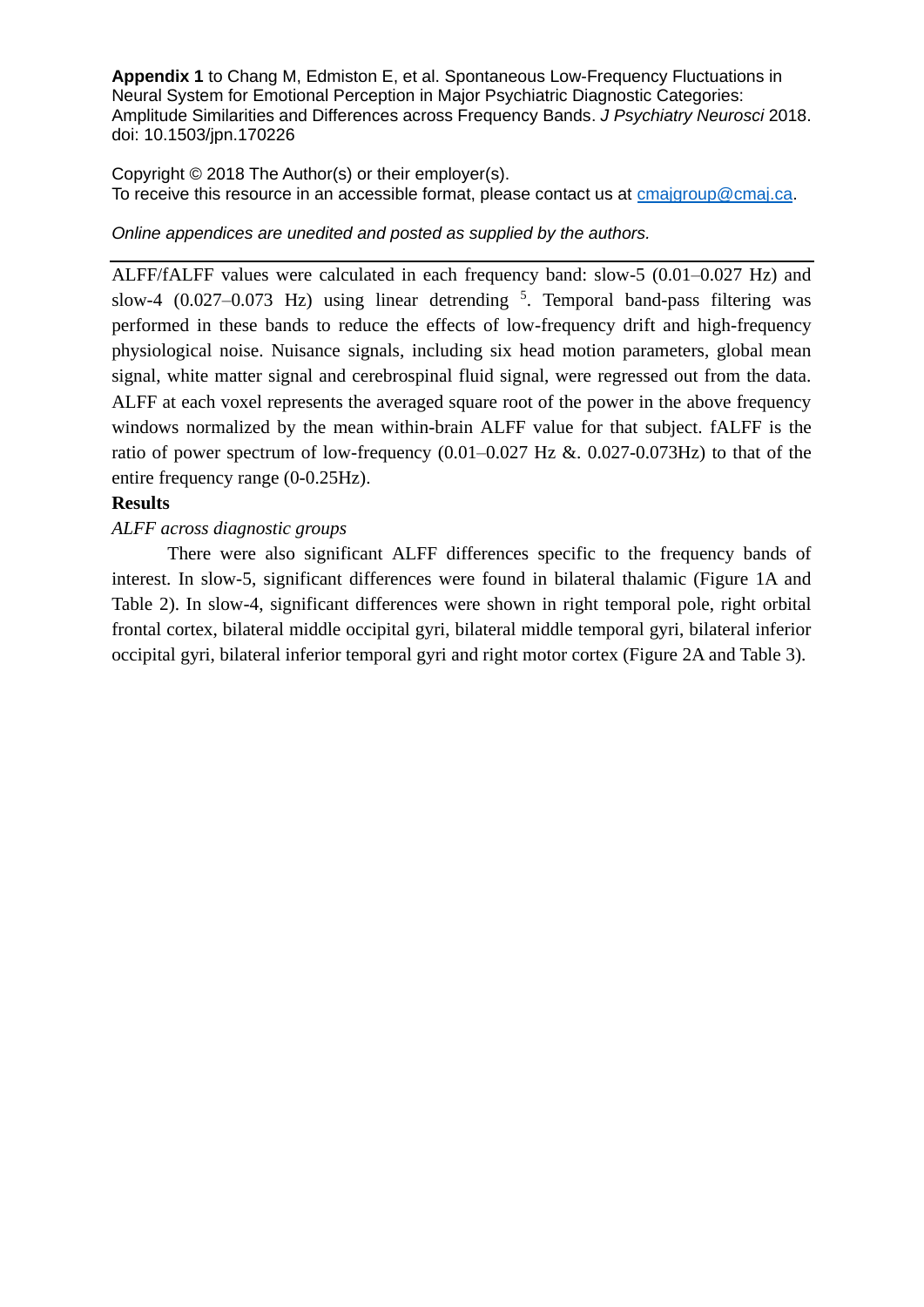Copyright © 2018 The Author(s) or their employer(s). To receive this resource in an accessible format, please contact us at [cmajgroup@cmaj.ca.](mailto:cmajgroup@cmaj.ca)

*Online appendices are unedited and posted as supplied by the authors.*

## *fALFF across diagnostic groups In slow5*

The four-group analysis showed significant fALFF differences in slow-5 bands in the bilateral striatum (including the caudate nuclei and putamen), limbic and paralimbic regions (including the left hippocampus, bilateral temporal pole, bilateral insular cortex, bilateral orbitofrontal cortex and bilteral ACC), and heteromodal cortices (including right VPFC, bilateral middle prefrontal cortex, left inferior temporal gyri and left middle temporal gyrus). Significant differences were also seen in the lingual cortices, left fusiform and bilateral thalamus (Figure S1A).

Post hoc analyses found increased fALFF in striatum, limbic and paralimbic regions, heteromodal in the SZ, BD groups when compared to HC (Figures S1B-1C). While increased fALFF found in bilateral orbito frontal cortex, bilateral caudate, right fusiform and left insula in MDD (Figure S1D). *In slow4*

The four-group analysis showed significant fALFF differences in slow-4 bands in right orbito frontal cortex, left visual cortex and right occipital cortex (Figures S2A).

Post hoc analyses found common increased fALFF in right orbito frontal cortex in the SZ, BD groups when compared to HC (Figures S1B-1C). While common increased fALFF found in left visual cortex in BD and MDD (Figures S1C-1D). The increased fALFF in right occipital cortex was just seen in BD group (Figure S1B)

# **Discussion**

# *The effect of fALFF*

 Fractional ALFF (fALFF) may preferably be used because it standardizes the power spectra and is robust against physiological noise. However, each index has its own pros and cons. For example, fALFF is previously reported to have higher specificity but lower reliability to grey matter signals, vs ALFF <sup>6-8</sup>. Therefore, which would maximize reliability across subjects while providing sufficient specificity to capture interindividual differences<sup>8</sup>.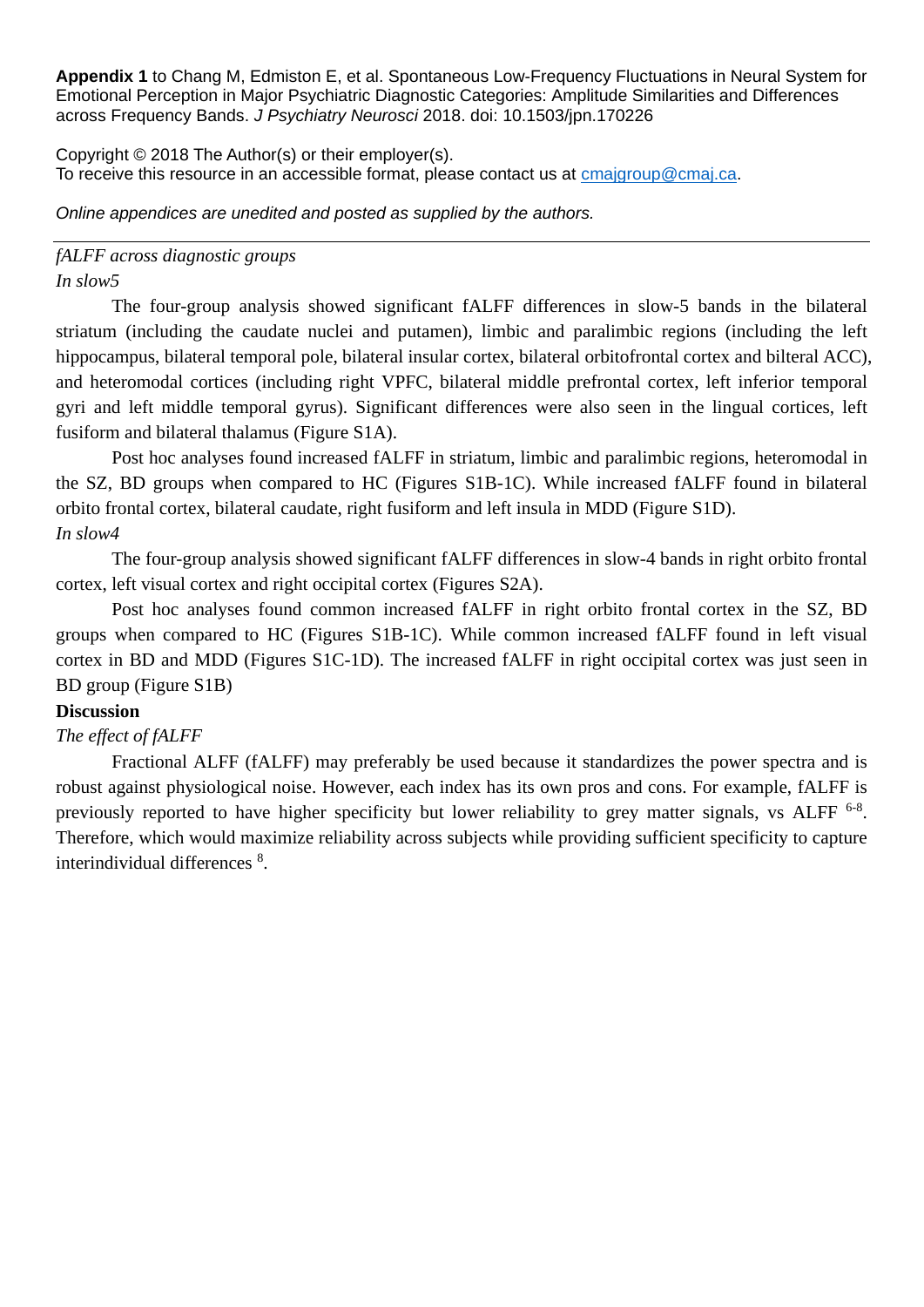Copyright © 2018 The Author(s) or their employer(s). To receive this resource in an accessible format, please contact us at **cmajgroup@cmaj.ca**.

*Online appendices are unedited and posted as supplied by the authors.*

| Table S1-Correlation between ALFF balance ratios and clinical factors across SZ, BD and MDD in both frequency |                         |                                   |          |                              |          |                              |  |
|---------------------------------------------------------------------------------------------------------------|-------------------------|-----------------------------------|----------|------------------------------|----------|------------------------------|--|
| <b>Clinical Characteristics</b>                                                                               |                         |                                   |          | ALFF balance ratio in slow-5 |          | ALFF balance ratio in slow-4 |  |
|                                                                                                               |                         |                                   | r-values | p-values                     | r-values | p-values                     |  |
| <b>BPRS</b>                                                                                                   |                         |                                   |          |                              |          |                              |  |
|                                                                                                               | BPRS-factor1            |                                   |          |                              |          |                              |  |
|                                                                                                               |                         | Emotional withdrawal              | $-0.159$ | 0.017                        | $-0.187$ | $0.005*$                     |  |
|                                                                                                               |                         | Conceptual disorganisation        |          |                              |          |                              |  |
|                                                                                                               |                         | Motor retardation                 |          |                              |          |                              |  |
|                                                                                                               |                         | <b>Blunted</b> affect             |          |                              |          |                              |  |
|                                                                                                               |                         | Disorientation                    |          |                              |          |                              |  |
|                                                                                                               | BPRS-factor2            |                                   |          |                              |          |                              |  |
|                                                                                                               |                         | Anxiety                           | 0.098    | 0.142                        | 0.121    | 0.069                        |  |
|                                                                                                               |                         | <b>Guilt BPRS</b>                 |          |                              |          |                              |  |
|                                                                                                               |                         | <b>Tension BPRS</b><br>Depression |          |                              |          |                              |  |
|                                                                                                               | BPRS-factor3            |                                   |          |                              |          |                              |  |
|                                                                                                               |                         | Suspiciousness                    | $-0.160$ | 0.016                        | $-0.138$ | 0.037                        |  |
|                                                                                                               |                         | Hallucinations                    |          |                              |          |                              |  |
|                                                                                                               |                         | Unusual thought content           |          |                              |          |                              |  |
|                                                                                                               | BPRS-factor4            |                                   |          |                              |          |                              |  |
|                                                                                                               |                         | Somatic concern                   | $-0.076$ | 0.253                        | $-0.117$ | 0.078                        |  |
|                                                                                                               |                         | Grandiosity                       |          |                              |          |                              |  |
|                                                                                                               |                         | Hostility                         |          |                              |          |                              |  |
|                                                                                                               |                         | Uncooperativeness                 |          |                              |          |                              |  |
|                                                                                                               | BPRS-factor5            |                                   |          |                              |          |                              |  |
|                                                                                                               |                         | Mannerisms and posturing          | 0.029    | 0.667                        | $-0.013$ | 0.848                        |  |
|                                                                                                               |                         | Excitement                        |          |                              |          |                              |  |
|                                                                                                               | <b>BPRS-total score</b> |                                   | $-0.092$ | 0.166                        | $-0.103$ | 0.122                        |  |
| <b>HAMD</b>                                                                                                   |                         |                                   |          |                              |          |                              |  |
|                                                                                                               | HAMD-factor1            |                                   |          |                              |          |                              |  |
|                                                                                                               |                         | Somatic anxiety                   | 0.102    | 0.088                        | 0.131    | 0.028                        |  |
|                                                                                                               |                         | Gastrointestinal symptoms         |          |                              |          |                              |  |
|                                                                                                               |                         | General somatic symptoms          |          |                              |          |                              |  |
|                                                                                                               |                         | Genital symptoms                  |          |                              |          |                              |  |
|                                                                                                               |                         | Weight loss                       |          |                              |          |                              |  |
|                                                                                                               | HAMD-factor2            |                                   |          |                              |          |                              |  |
|                                                                                                               |                         | Work and interests                | $-0.021$ | 0.729                        | 0.027    | 0.650                        |  |
|                                                                                                               |                         | Retardation                       |          |                              |          |                              |  |
|                                                                                                               |                         | Agitation                         |          |                              |          |                              |  |
|                                                                                                               |                         | Psychic anxiety                   |          |                              |          |                              |  |
|                                                                                                               | HAMD-factor3            |                                   |          |                              |          |                              |  |
|                                                                                                               |                         | Depressed mood                    | 0.044    | 0.465                        | 0.081    | 0.177                        |  |
|                                                                                                               |                         | Guilt                             |          |                              |          |                              |  |
|                                                                                                               |                         | Suicide                           |          |                              |          |                              |  |
|                                                                                                               |                         | Hypochondria                      |          |                              |          |                              |  |
|                                                                                                               | HAMD-factor4            |                                   |          |                              |          |                              |  |
|                                                                                                               |                         | Early insomnia                    | 0.076    | 0.206                        | 0.085    | 0.156                        |  |
|                                                                                                               |                         | Middle insomnia                   |          |                              |          |                              |  |
|                                                                                                               |                         | Late insomnia                     |          |                              |          |                              |  |
|                                                                                                               |                         | Insight                           |          |                              |          |                              |  |
|                                                                                                               | HAMD-total score        |                                   | 0.132    | 0.027                        | 0.146    | $0.014\,$                    |  |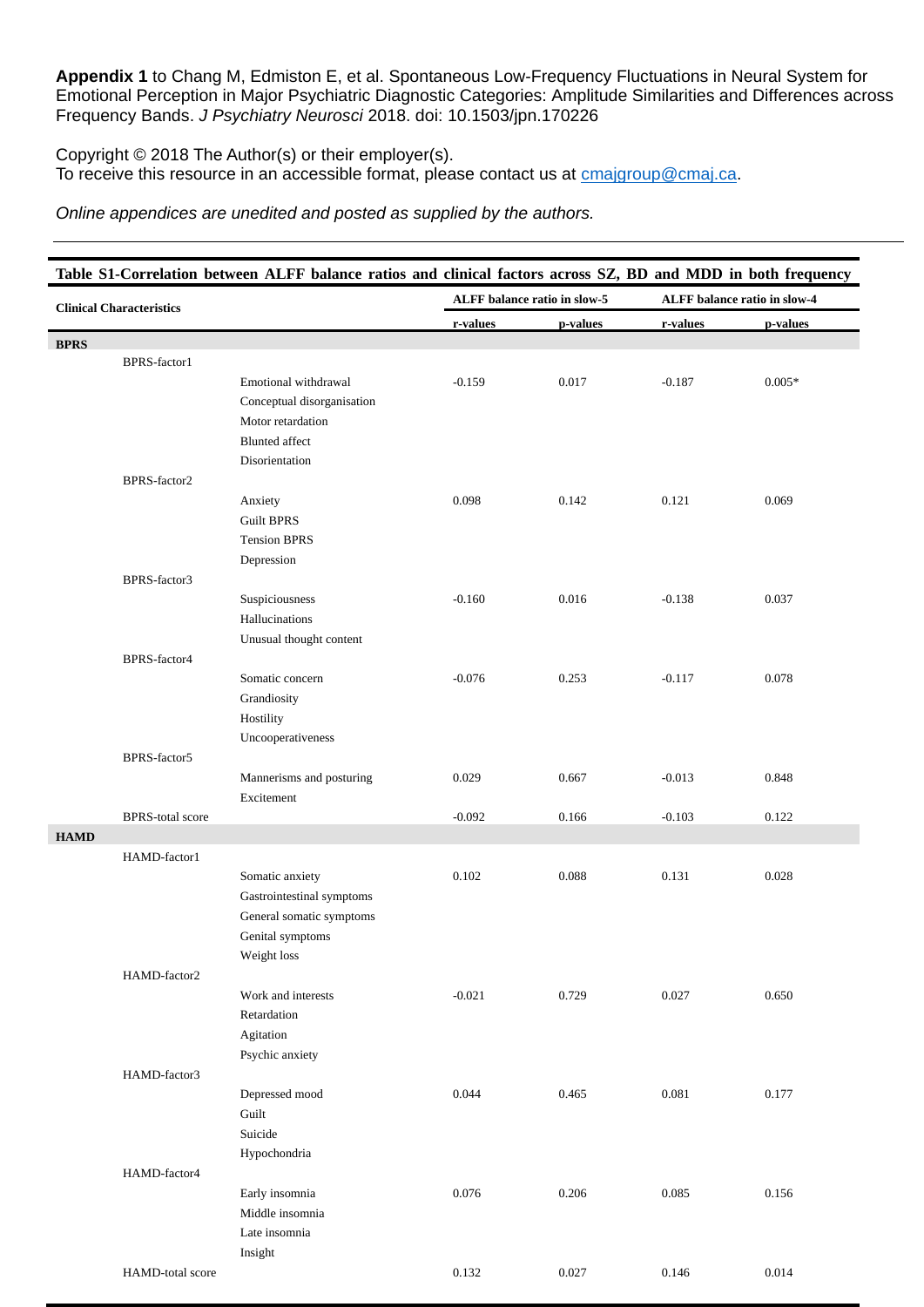Copyright © 2018 The Author(s) or their employer(s). To receive this resource in an accessible format, please contact us at **cmajgroup@cmaj.ca**.

*Online appendices are unedited and posted as supplied by the authors.*

**HAMD, Hamilton Depression Scale; BPRS, Brief Psychiatric Rating Scale. \*, Significant at p<0.05 corrected by false discovery rate correction.** 

| Table S <sub>2</sub> -                                                                                      |                         | Correlation between ALFF balance ratios and BPRS on the single disorder in both frequency bands |                   |                              |          |  |
|-------------------------------------------------------------------------------------------------------------|-------------------------|-------------------------------------------------------------------------------------------------|-------------------|------------------------------|----------|--|
| <b>Clinical Characteristics</b>                                                                             |                         | ALFF balance ratio in slow-5                                                                    |                   | ALFF balance ratio in slow-4 |          |  |
|                                                                                                             |                         | r-values                                                                                        | p-values          | r-values                     | p-values |  |
| $\mathbf{SZ}$                                                                                               |                         |                                                                                                 |                   |                              |          |  |
| <b>BPRS</b>                                                                                                 | BPRS-factor1            | 0.068                                                                                           | 0.475             | 0.000                        | 0.999    |  |
|                                                                                                             | BPRS-factor2            | 0.130                                                                                           | 0.173             | 0.223                        | 0.018    |  |
|                                                                                                             | BPRS-factor3            | 0.086                                                                                           | 0.367             | 0.133                        | 0.163    |  |
|                                                                                                             | BPRS-factor4            | 0.045                                                                                           | 0.636             | 0.021                        | 0.825    |  |
|                                                                                                             | BPRS-factor5            | 0.129                                                                                           | 0.176             | 0.168                        | 0.077    |  |
|                                                                                                             | <b>BPRS-total score</b> | 0.119                                                                                           | 0.213             | 0.134                        | 0.160    |  |
| <b>BD</b>                                                                                                   |                         |                                                                                                 |                   |                              |          |  |
| <b>BPRS</b>                                                                                                 | BPRS-factor1            | 0.002                                                                                           | 0.988             | 0.049                        | 0.713    |  |
|                                                                                                             | BPRS-factor2            | 0.163                                                                                           | 0.221             | 0.104                        | 0.436    |  |
|                                                                                                             | BPRS-factor3            | 0.001                                                                                           | 0.992             | $-0.045$                     | 0.738    |  |
|                                                                                                             | BPRS-factor4            | $-0.069$                                                                                        | 0.605             | $-0.204$                     | 0.124    |  |
|                                                                                                             | BPRS-factor5            | 0.023                                                                                           | 0.865             | $-0.211$                     | 0.111    |  |
|                                                                                                             | <b>BPRS-total score</b> | 0.062                                                                                           | 0.641             | $-0.055$                     | 0.680    |  |
| <b>MDD</b>                                                                                                  |                         |                                                                                                 |                   |                              |          |  |
| <b>BPRS</b>                                                                                                 | BPRS-factor1            | 0.047                                                                                           | 0.733             | 0.018                        | 0.899    |  |
|                                                                                                             | BPRS-factor2            | 0.106                                                                                           | 0.445             | 0.088                        | 0.529    |  |
|                                                                                                             | BPRS-factor3            | 0.061                                                                                           | 0.662             | 0.075                        | 0.588    |  |
|                                                                                                             | BPRS-factor4            | $-0.105$                                                                                        | 0.448             | $-0.113$                     | 0.416    |  |
|                                                                                                             | BPRS-factor5            | $-$ <sup>#</sup>                                                                                | $-1$ <sup>#</sup> | $\mathbf{L}^{\#}$            | $-1$     |  |
|                                                                                                             | <b>BPRS-total score</b> | 0.062                                                                                           | 0.654             | 0.037                        | 0.789    |  |
| BPRS, Brief Psychiatric Rating Scale. *, Significant at p<0.05 corrected by false discovery rate correction |                         |                                                                                                 |                   |                              |          |  |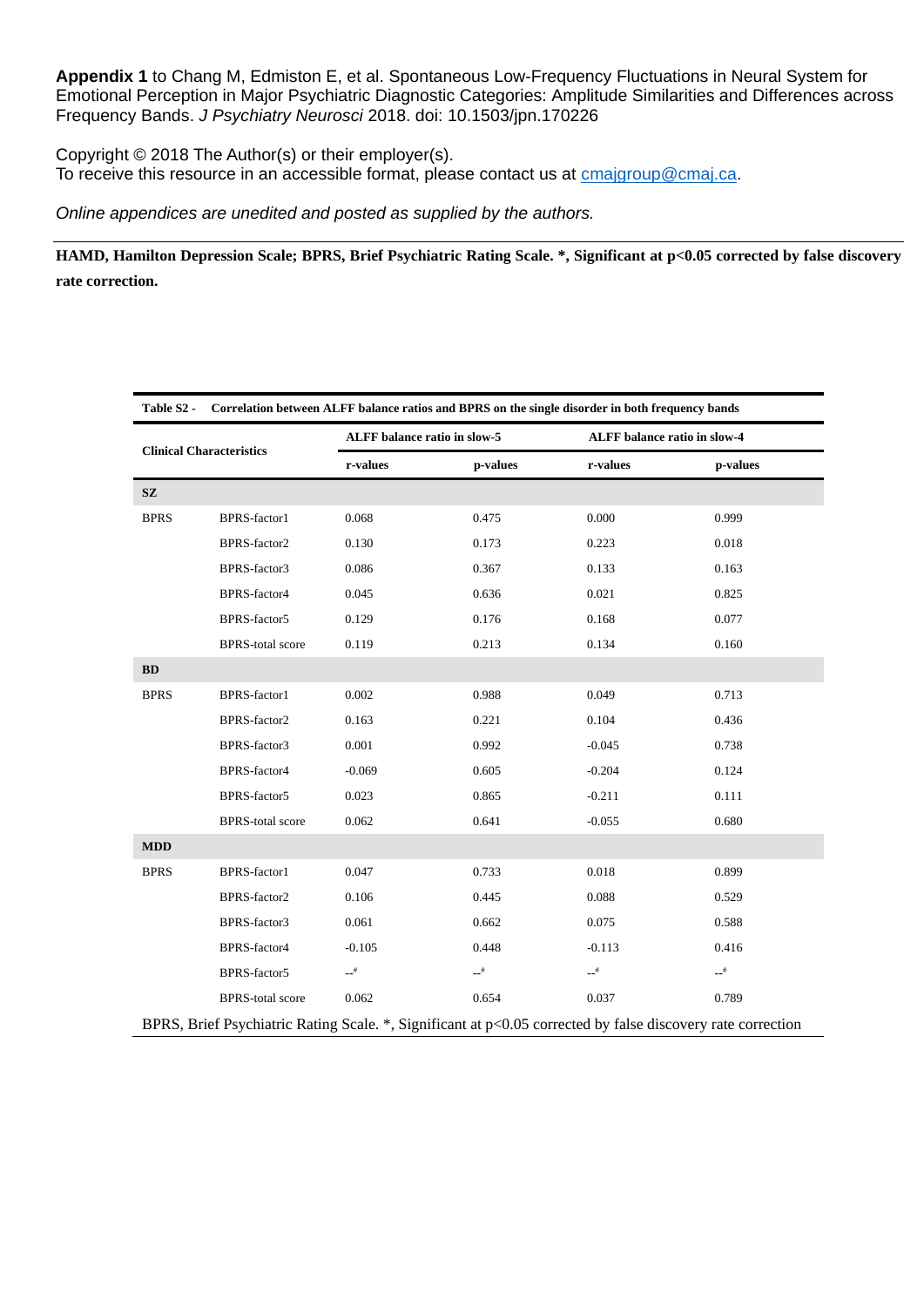Copyright © 2018 The Author(s) or their employer(s). To receive this resource in an accessible format, please contact us at **cmajgroup@cmaj.ca**.

*Online appendices are unedited and posted as supplied by the authors.*

| frequency bands.                                                                |                                     |          |          |                                     |  |  |
|---------------------------------------------------------------------------------|-------------------------------------|----------|----------|-------------------------------------|--|--|
|                                                                                 | <b>ALFF</b> balance ratio in slow-5 |          |          | <b>ALFF</b> balance ratio in slow-4 |  |  |
| <b>Cognitive Function (WCST)</b>                                                | r-values                            | p-values | r-values | p-values                            |  |  |
| <b>Correct Responses</b>                                                        | 0.008                               | 0.917    | 0.035    | 0.634                               |  |  |
| Categories Completed                                                            | 0.048                               | 0.512    | 0.083    | 0.259                               |  |  |
| <b>Total Errors</b>                                                             | 0.018                               | 0.810    | $-0.018$ | 0.802                               |  |  |
| Perseverative Errors                                                            | $-0.016$                            | 0.827    | $-0.044$ | 0.547                               |  |  |
| Non-perseverative Errors                                                        | 0.007                               | 0.922    | 0.002    | 0.977                               |  |  |
| ALFF, amplitude of low-frequency fluctuation. WCST, Wisconsin Card Sorting Test |                                     |          |          |                                     |  |  |

**Table S3- Correlations between ALFF balance ratios and cognitive function in both** 

**Table S4-Relationship between ALFF balance ratios and clinical characteristics in both frequency bands.**

| <b>Clinical Characteristics</b>               | ALFF balance ratio in slow-5 |          | ALFF balance ratio in slow-4 |          |  |  |
|-----------------------------------------------|------------------------------|----------|------------------------------|----------|--|--|
|                                               | r/t-values                   | p-values | r/t-values                   | p-values |  |  |
| Correlations with illness duration            | 0.016                        | 0.784    | $-0.013$                     | 0.826    |  |  |
| Medication<br>(Yes vs. No)                    | 1.110                        | 0.268    | 1.101                        | 0.272    |  |  |
| First episode (Yes vs.No)                     | 0.251                        | 0.802    | $-0.558$                     | 0.607    |  |  |
| ALFF, amplitude of low-frequency fluctuation. |                              |          |                              |          |  |  |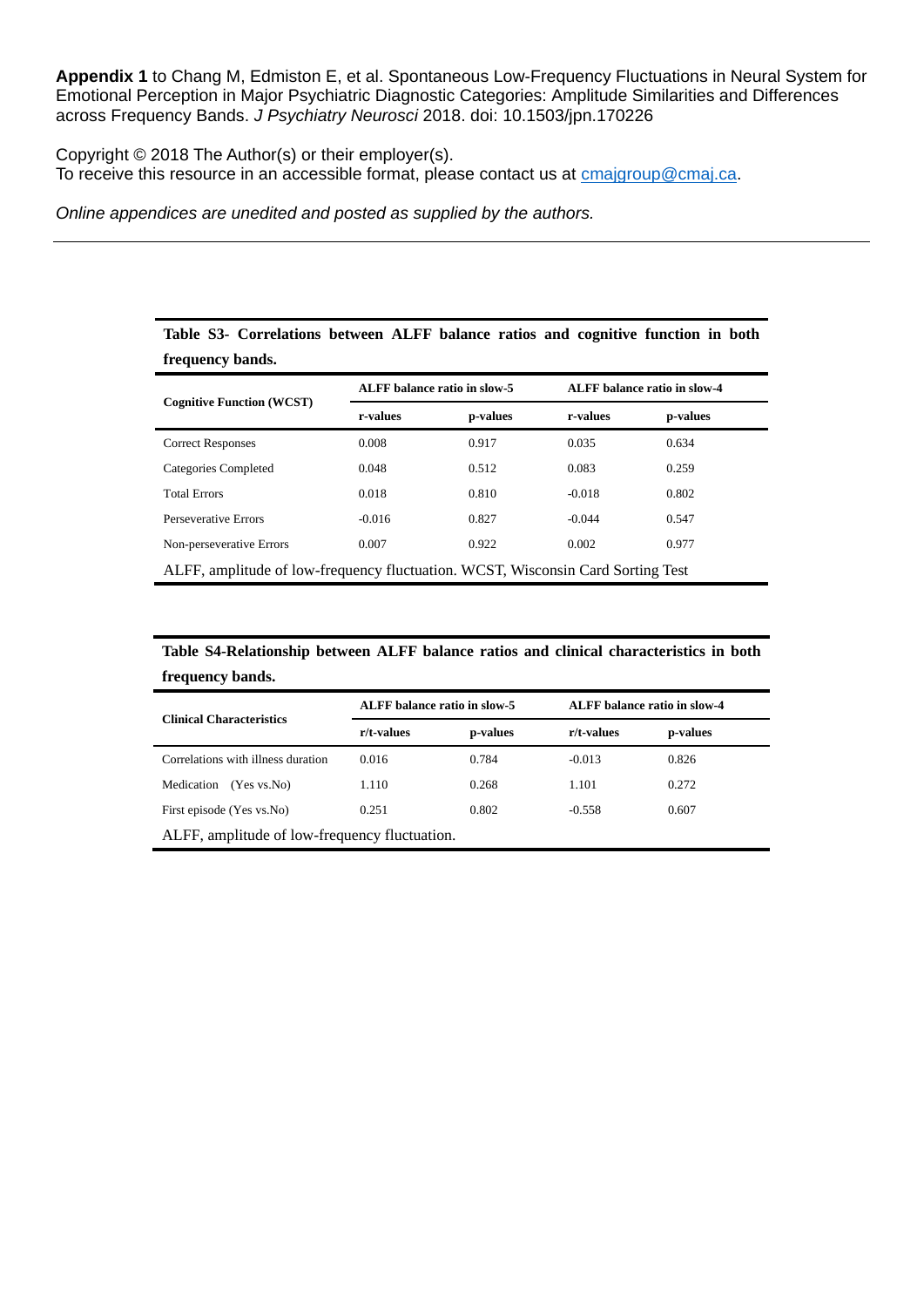Copyright © 2018 The Author(s) or their employer(s). To receive this resource in an accessible format, please contact us at **cmajgroup@cmaj.ca**.

*Online appendices are unedited and posted as supplied by the authors.*



**Figure S1.** Regions with significant alterations of fALFF values among schizophrenia, bipolar disorder, major depressive disorder and healthy controls in Slow-5. A. Significantly altered regions of fALFF values by ANCOVA. B. Significantly altered regions of fALFF values between SZ and HC. C. Significantly altered regions of fALFF values between BD and HC. D. Significantly altered regions of fALFF values between MDD and HC

Significant at p<0.05 corrected for Alphasim correction. fALFF, fractional amplitude of low-frequency fluctuation. ANCOVA, analysis of covariance. SZ, schizophrenia. BD, bipolar disorder. MDD, major depressive disorder.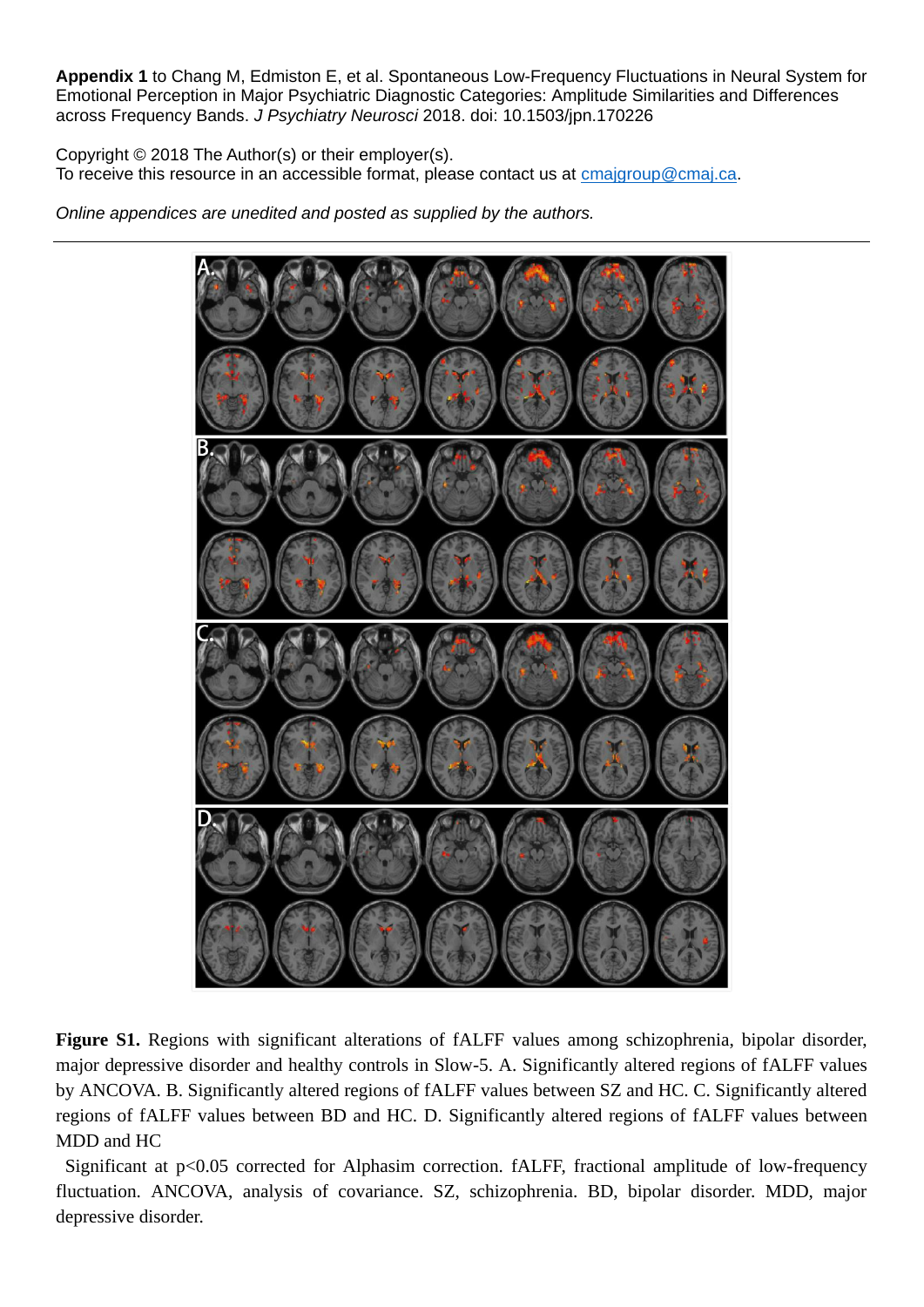Copyright © 2018 The Author(s) or their employer(s). To receive this resource in an accessible format, please contact us at **cmajgroup@cmaj.ca**.

*Online appendices are unedited and posted as supplied by the authors.*



**Figure S2.** Regions with significant alterations of fALFF values among schizophrenia, bipolar disorder, major depressive disorder and healthy controls in Slow-4. A. Significantly altered regions of fALFF values by ANCOVA. B. Significantly altered regions of fALFF values between SZ and HC. C. Significantly altered regions of ALFF values between BD and HC. D. Significantly altered regions of fALFF values between MDD and HC

Significant at p<0.05 corrected for Alphasim correction. fALFF, fractional amplitude of low-frequency fluctuation. ANCOVA, analysis of covariance. SZ, schizophrenia. BD, bipolar disorder. MDD, major depressive disorder.